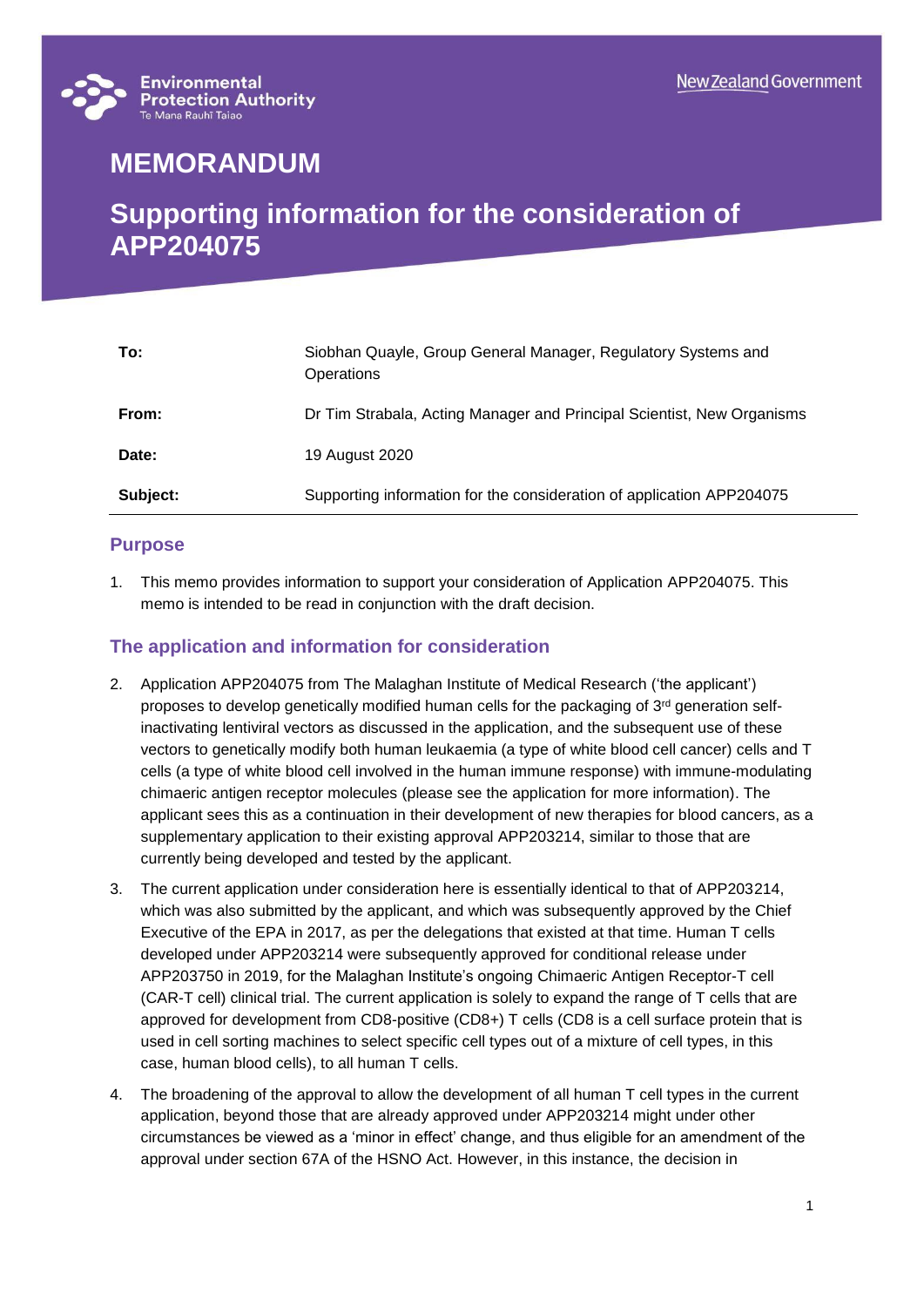APP203214 is specific for CD8+ T cells, and decisions are not amendable. Thus, a new application was required as more has been learned about CAR-T cells in this and other research.

- 5. The T cells developed under this application, should it be approved, may be released under the applicant's existing release approval of a qualifying medicine under section 38I of the Hazardous Substances and New Organisms Act 1996 (the HSNO Act), APP203750.
- 6. This is a Genetic Modification Development in containment Rapid assessment of projects for lowrisk genetic modification considered under s42A of the HSNO Act and the HSNO Low-Risk Genetic Modification Regulations 2003.
- 7. The application was formally received on 7 August 2020.

#### **Host organisms, and ethical and Māori considerations**

- 8. As in the applicant's current approval APP203214, the human cell lines named are all wellcharacterised lines used in this type of work. In particular, HEK 293T cells are commonly used for the creation of lentiviral vectors and contain the necessary viral genes needed to package the CAR gene into a viral coat on separate plasmids (see Fig. 1 of the application) to minimise the risk of creating a replication-competent retrovirus. Four independent recombination events would be required for this to happen, and the likelihood of homologous recombination (DNA strands rejoining using cellular mechanisms to repair natural DNA strand breaks using sequence similarity via base-pairing) is very low without homologous sequences among the plasmids in the cells to enable this.
- 9. Because the replication-defective packaged vectors proposed for use in this application should it be approved – lack the key viral *gag, pol,* and *env* genes necessary for the replication of lentiviruses and other retroviruses, they are not considered to be organisms, per statutory determination decision APP202444. Thus, the only organisms proposed for development in this application are the human packaging, leukaemia, and primary T cell lines.
- 10. The applicant proposes to use the packaged vectors to transduce a human leukaemia cell line, to test the vector titre (the number of transducing particles per unit volume). The primary CD3+ T cell lines to be genetically modified into CAR-T cells will come from the cancer patients in the study that the applicant is currently conducting at Wellington Hospital. After these cells are genetically modified, they will be returned to the same cancer patients from whom they were removed, under the conditional release approval APP203750. As stated in the application, relevant ethical approvals and Māori consultation and informed consent procedures will be carried out and obtained through hospital ethics committees.
- 11. Kaupapa Kura Taiao stated that "…the CAR-T cells to be developed in this application, should it be approved, are intended for release under the existing approval APP203750, for the clinical trial for the treatment of certain blood cancers. This approval received a full Māori Perspectives Report from Kaupapa Kura Taiao at that time. I understand that the changes proposed by this application are minor and that the impact for the activities covered by this application and APP203750, from a Māori perspective, is negligible."

#### **Comments from external agencies**

12. The Department of Conservation (DOC) and the Ministry for Primary Industries (MPI) were each provided with a copy of the application and given the opportunity to comment. DOC indicated that they consider the importation into containment or development in containment of low-risk GMOs